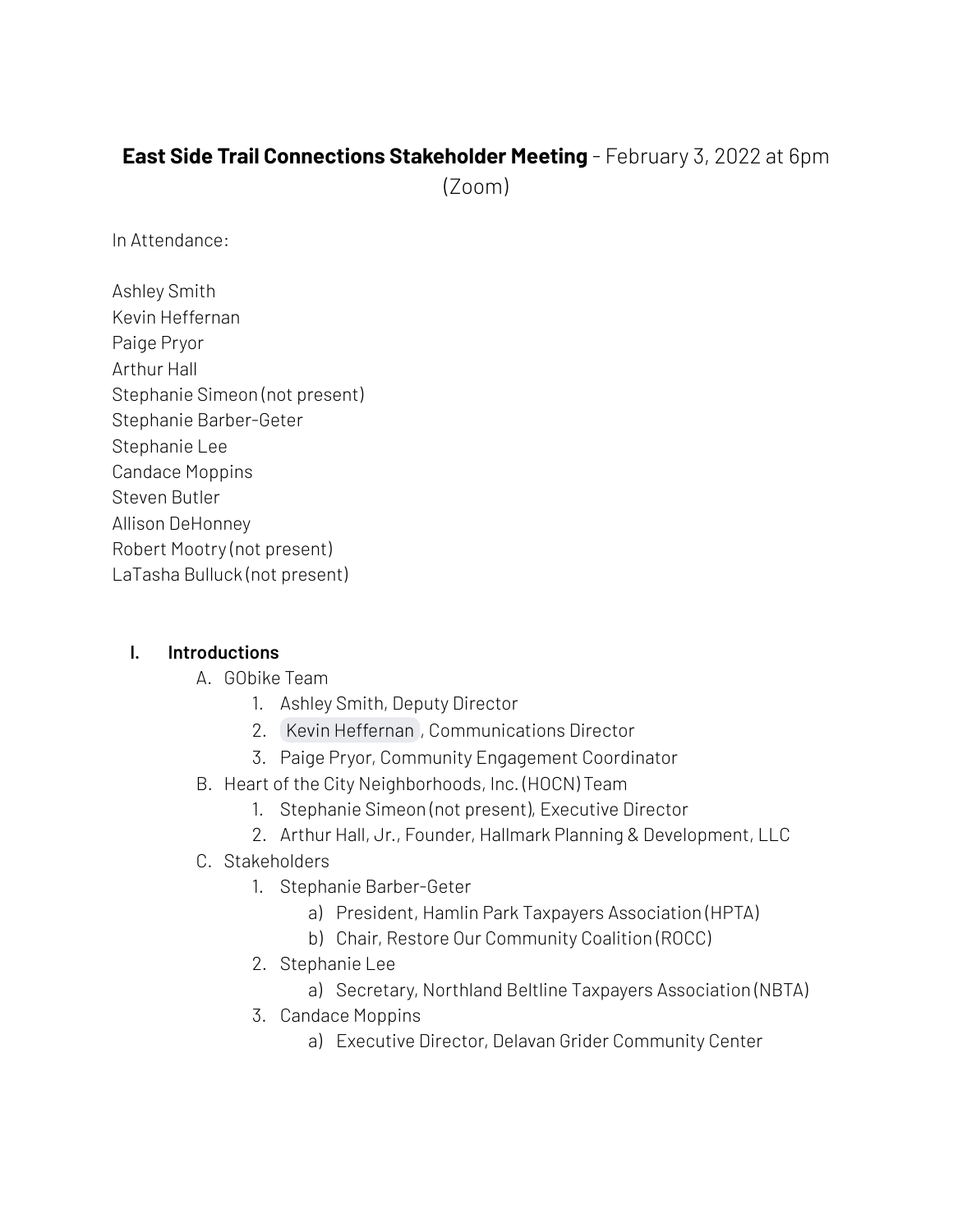- (1) Advocated for bike riding in the community and working to develop policy recommendations for elected officials regarding safer streets for all transportation users
- 4. Steven Butler
	- a) Owner, Ike & BG's Restaurant (1646 Genesee Street)
	- b) Facilitating an ongoing development project near Trail Connections project site
- 5. Allison DeHonney
	- a) Founder, Urban Fruits and Veggies and Buffalo Go Green, Inc.
		- (1) Noted the intersection between food insecurity and lack of transportation infrastructure
- 6. Robert Mootry (not present)
	- a) Mt. Olive Baptist Church/Mt. Olive Development Corporation
- 7. LaTasha Bulluck (not present)
	- a) Black Girls Hike

# **II. Project Background**

- A. GObike's role in advocating for and implementing infrastructure planning projects around the region, which has also included planning work for trails and greenways
- B. HOCN's role in consulting for the equitable development process and a robust community engagement and outreach strategy
- C. Alta Planning + Design role as the planning firm contracted for the technical design process
- D. Ralph C. Wilson, Jr. Foundation is funding the planning and outreach efforts for this project

# **III. Project Introduction**

- A. Introducing this project as the East Side Trail Connections.
	- 1. Composed of both the Northeast Greenway and the Scajaquada Creek Trail Extension
	- 2. Acknowledging the existing outreach and development efforts of the Northeast Greenway Initiative by the University at Buffalo Architecture and Planning School Studio and the University District Community Development Association (UDCDA)
	- 3. Project is a component part of the broader vision for a bike network in Buffalo, and the connections of this project are, in fact, noted in the City of Buffalo's Bike Master Plan
- B. Community Engagement and Outreach Strategies
	- 1. Targeted, direct approach to residents and community members in the immediate, affected areas to the project site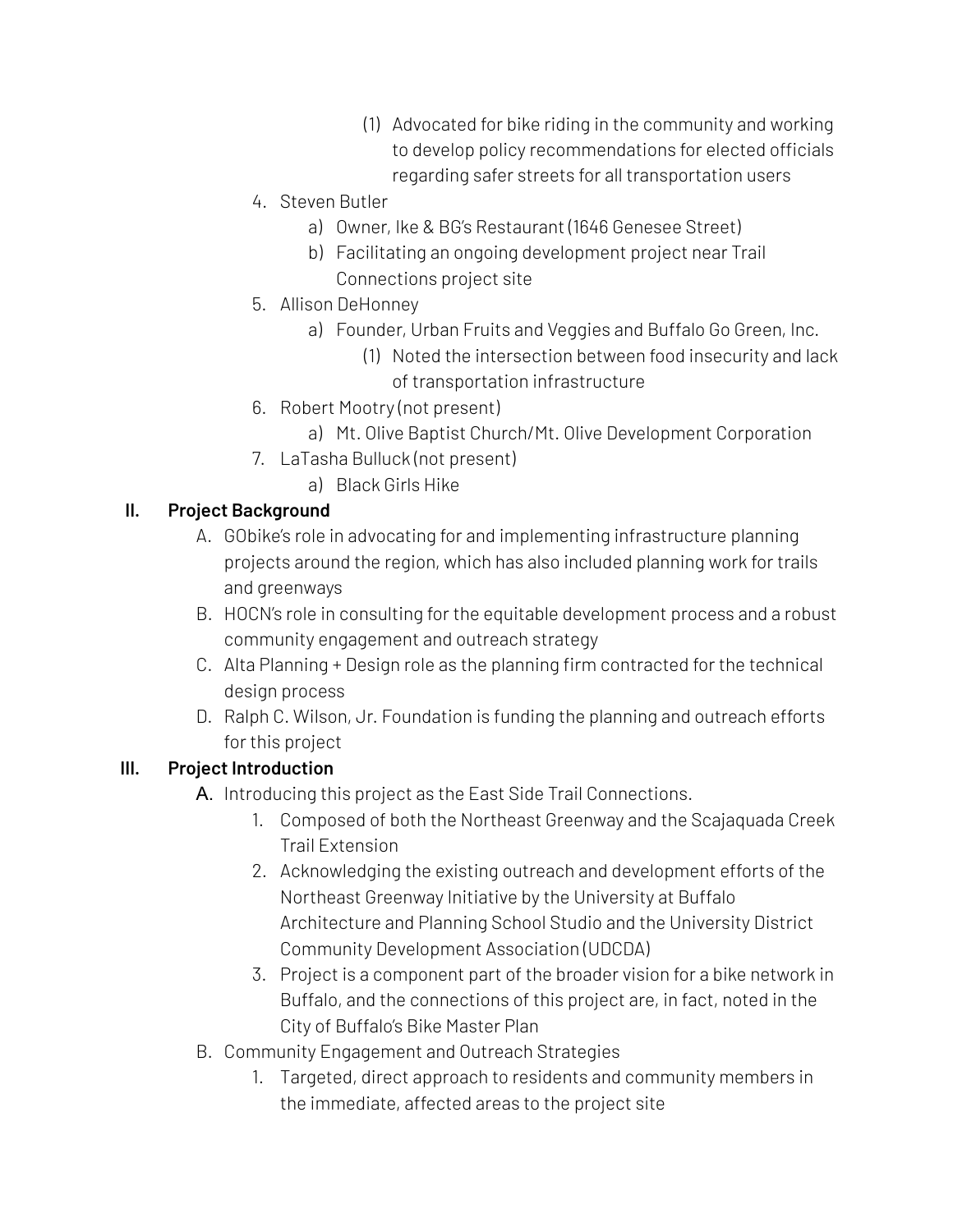- 2. ¼ mile radius from project site to send direct mailings
- 3. 1 mile radius for targeted social media advertising
- 4. Focusing on eliciting the experiences and expertise of residents and community members
- 5. Stakeholders are shown a preview of the GObike East Side Trail Connections project page, a landing page for all information about the project
- 6. Stakeholders were shown a separate site (linked to the landing page) to preview the digital engagement tools that will be used to engage the public
	- a) An interactive map that users can comment on
	- b) An idea wall, where users can post questions, start discussions through sticky note-like icons
	- c) Community survey

### **IV. Q+A Session/Open Discussion**

- A. The following issues were discussed by stakeholders and project team members:
	- 1. Ways to reach people offline
		- a) What are the different platforms we can use to reach more people, especially offline?
			- (1) Large, poster size prints of the map and project site
			- (2) Monthly (?) newsletter with project updates (email and print?)
			- (3) One-pager or pamphlet with project information
				- (a) Could these be disseminated with National Grid utility bills?
	- 2. Creating a stronger connection with ROCC
		- a) Creating messaging to better clarify or incorporate ROCC's work with restoring communities through better, accessible modes of transportation (cars, bicyclists, and pedestrians alike)
		- b) Highlighting the fact that the mission and methods of East Side Trails and ROCC are, in fact, quite similar and our task is working to restore, rather than envision something new
			- (1) Opportunities to show before/after pics of the Humboldt Parkway in East Side Trail Connections visualizations
	- 3. Addressing sidewalk lighting in the trail design plan
		- a) Potential partnership with Niagara Mohawk (National Grid)
	- 4. Discussions about ways to disseminate information